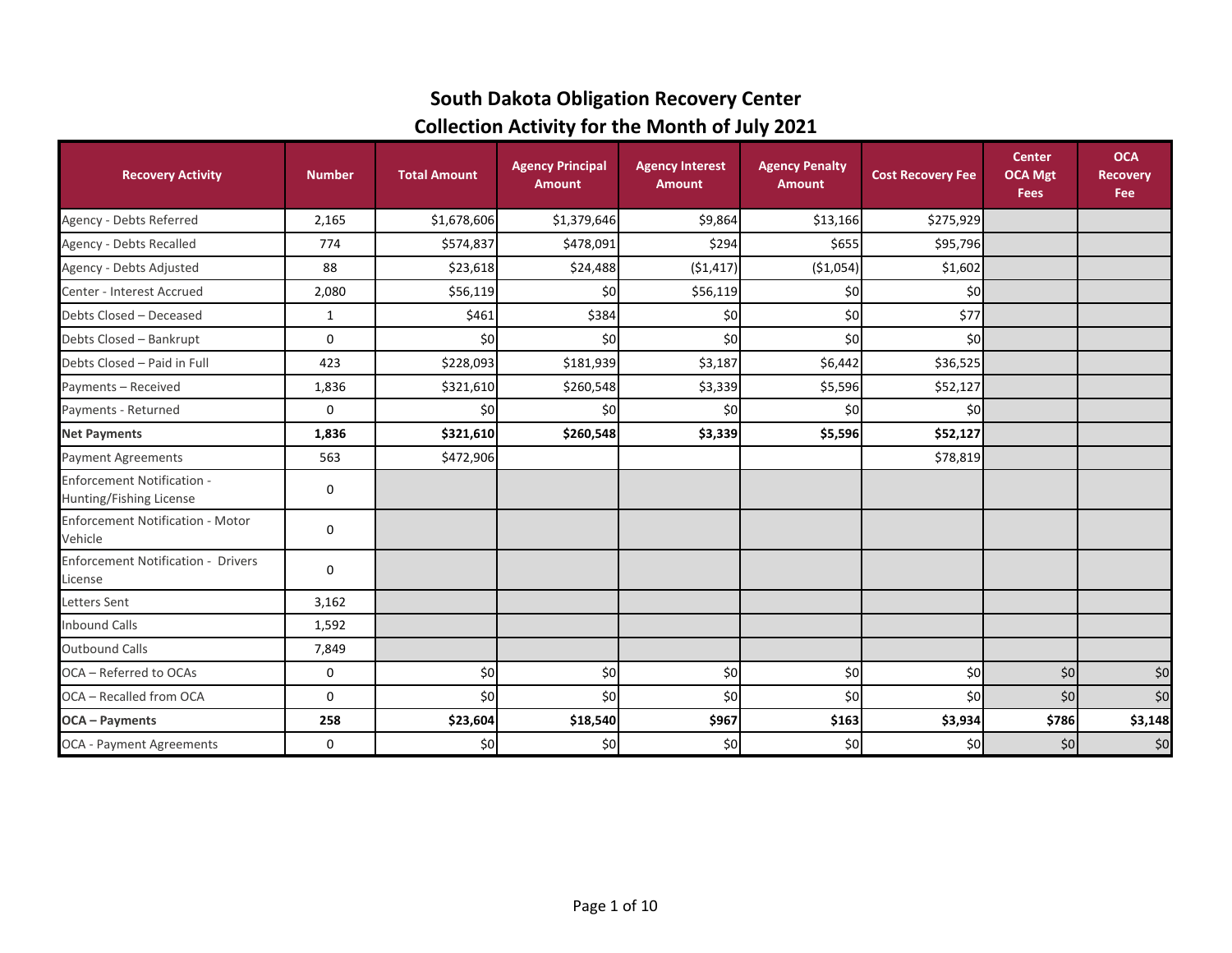# **South Dakota Obligation Recovery Center Collection Activity for the Month of August 2021**

| <b>Recovery Activity</b>                                     | <b>Number</b> | <b>Total Amount</b> | <b>Agency Principal</b><br><b>Amount</b> | <b>Agency Interest</b><br><b>Amount</b> | <b>Agency Penalty</b><br><b>Amount</b> | <b>Cost Recovery Fee</b> | <b>Center</b><br><b>OCA Mgt</b><br><b>Fees</b> | <b>OCA</b><br><b>Recovery</b><br>Fee |
|--------------------------------------------------------------|---------------|---------------------|------------------------------------------|-----------------------------------------|----------------------------------------|--------------------------|------------------------------------------------|--------------------------------------|
| Agency - Debts Referred                                      | 2,727         | \$1,776,063         | \$1,452,886                              | \$23,349                                | \$9,251                                | \$290,577                |                                                |                                      |
| Agency - Debts Recalled                                      | 750           | \$520,972           | \$432,641                                | \$389                                   | \$1,335                                | \$86,608                 |                                                |                                      |
| Agency - Debts Adjusted                                      | 60            | ( \$19,079)         | ( \$16,087]                              | \$737                                   | \$208                                  | ( \$3,936)               |                                                |                                      |
| Center - Interest Accrued                                    | 2,092         | \$58,894            | \$0                                      | \$58,894                                | \$0                                    | \$0                      |                                                |                                      |
| Debts Closed - Deceased                                      | 0             | \$0                 | \$0                                      | \$0                                     | \$0                                    | \$0                      |                                                |                                      |
| Debts Closed - Bankrupt                                      | 0             | \$0                 | \$0                                      | \$0                                     | \$0                                    | \$0                      |                                                |                                      |
| Debts Closed - Paid in Full                                  | 497           | \$344,242           | \$271,902                                | \$12,015                                | \$5,877                                | \$54,447                 |                                                |                                      |
| Payments - Received                                          | 1,894         | \$368,432           | \$290,970                                | \$14,005                                | \$4,967                                | \$58,335                 |                                                |                                      |
| Payments - Returned                                          | 0             | \$0                 | \$0 <sub>l</sub>                         | \$0                                     | \$0                                    | \$0                      |                                                |                                      |
| <b>Net Payments</b>                                          | 1,894         | \$368,432           | \$290,970                                | \$14,005                                | \$4,967                                | \$58,335                 |                                                |                                      |
| <b>Payment Agreements</b>                                    | 630           | \$571,802           |                                          |                                         |                                        | \$95,302                 |                                                |                                      |
| <b>Enforcement Notification -</b><br>Hunting/Fishing License | 0             |                     |                                          |                                         |                                        |                          |                                                |                                      |
| <b>Enforcement Notification - Motor</b><br>Vehicle           | 0             |                     |                                          |                                         |                                        |                          |                                                |                                      |
| <b>Enforcement Notification - Drivers</b><br>License         | $\mathbf 0$   |                     |                                          |                                         |                                        |                          |                                                |                                      |
| Letters Sent                                                 | 3,884         |                     |                                          |                                         |                                        |                          |                                                |                                      |
| <b>Inbound Calls</b>                                         | 1,547         |                     |                                          |                                         |                                        |                          |                                                |                                      |
| <b>Outbound Calls</b>                                        | 8,457         |                     |                                          |                                         |                                        |                          |                                                |                                      |
| OCA - Referred to OCAs                                       | 0             | \$0                 | \$0]                                     | \$0                                     | \$0                                    | \$0                      | \$0                                            | \$0                                  |
| OCA - Recalled from OCA                                      | 0             | \$0                 | \$0                                      | \$0                                     | \$0                                    | \$0                      | \$0                                            | \$0                                  |
| <b>OCA - Payments</b>                                        | 173           | \$17,799            | \$13,777                                 | \$774                                   | \$282                                  | \$2,967                  | \$598                                          | \$2,369                              |
| <b>OCA - Payment Agreements</b>                              | 0             | \$0                 | \$0                                      | \$0                                     | \$0                                    | \$0                      | \$0                                            | \$0                                  |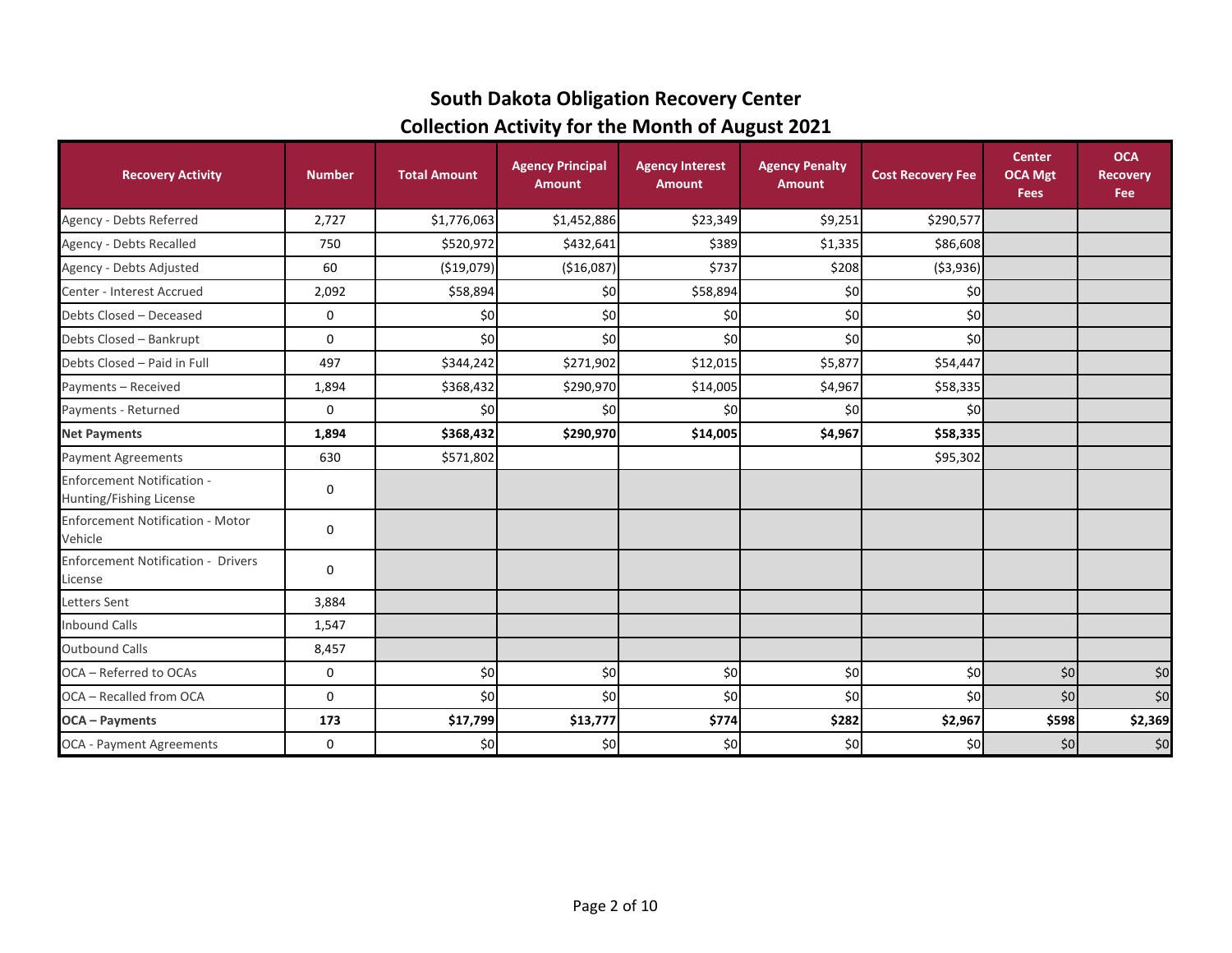# **Collection Activity for the Month of September 2021 South Dakota Obligation Recovery Center**

| <b>Recovery Activity</b>                                     | <b>Number</b> | <b>Total Amount</b> | <b>Agency Principal</b><br><b>Amount</b> | <b>Agency Interest</b><br><b>Amount</b> | <b>Agency Penalty</b><br><b>Amount</b> | <b>Cost Recovery Fee</b> | <b>Center</b><br><b>OCA Mgt</b><br><b>Fees</b> | <b>OCA</b><br><b>Recovery</b><br>Fee |
|--------------------------------------------------------------|---------------|---------------------|------------------------------------------|-----------------------------------------|----------------------------------------|--------------------------|------------------------------------------------|--------------------------------------|
| Agency - Debts Referred                                      | 2,026         | \$1,553,312         | \$1,277,902                              | \$12,396                                | \$7,434                                | \$255,580                |                                                |                                      |
| Agency - Debts Recalled                                      | 585           | \$310,236           | \$251,712                                | \$7,289                                 | \$533                                  | \$50,702                 |                                                |                                      |
| Agency - Debts Adjusted                                      | 14,189        | \$31,699            | (54, 124)                                | (\$10,816)                              | (5592)                                 | \$47,231                 |                                                |                                      |
| Center - Interest Accrued                                    | 2,103         | \$58,847            | \$0                                      | \$58,847                                | \$0                                    | \$0                      |                                                |                                      |
| Debts Closed - Deceased                                      | 0             | \$0                 | \$0                                      | \$0                                     | \$0                                    | \$0                      |                                                |                                      |
| Debts Closed - Bankrupt                                      | 0             | \$0                 | \$0                                      | \$0                                     | \$0                                    | \$0                      |                                                |                                      |
| Debts Closed - Paid in Full                                  | 460           | \$238,608           | \$183,882                                | \$11,117                                | \$5,673                                | \$37,936                 |                                                |                                      |
| Payments - Received                                          | 1,849         | \$298,736           | \$240,729                                | \$5,328                                 | \$4,731                                | \$47,949                 |                                                |                                      |
| Payments - Returned                                          | $\mathbf{1}$  | \$21                | \$18                                     | \$0                                     | \$0                                    | \$4                      |                                                |                                      |
| <b>Net Payments</b>                                          | 1,848         | \$298,715           | \$240,711                                | \$5,328                                 | \$4,731                                | \$47,945                 |                                                |                                      |
| <b>Payment Agreements</b>                                    | 515           | \$372,778           |                                          |                                         |                                        | \$62,131                 |                                                |                                      |
| <b>Enforcement Notification -</b><br>Hunting/Fishing License | 0             |                     |                                          |                                         |                                        |                          |                                                |                                      |
| <b>Enforcement Notification - Motor</b><br>Vehicle           | 0             |                     |                                          |                                         |                                        |                          |                                                |                                      |
| <b>Enforcement Notification - Drivers</b><br>License         | 0             |                     |                                          |                                         |                                        |                          |                                                |                                      |
| <b>Letters Sent</b>                                          | 3,049         |                     |                                          |                                         |                                        |                          |                                                |                                      |
| <b>Inbound Calls</b>                                         | 1,451         |                     |                                          |                                         |                                        |                          |                                                |                                      |
| <b>Outbound Calls</b>                                        | 7,440         |                     |                                          |                                         |                                        |                          |                                                |                                      |
| OCA - Referred to OCAs                                       | 0             | \$0                 | \$0                                      | \$0                                     | \$0                                    | \$0                      |                                                |                                      |
| OCA - Recalled from OCA                                      | 0             | \$0                 | \$0                                      | \$0                                     | \$0                                    | \$0                      |                                                |                                      |
| <b>OCA</b> - Payments                                        | 162           | \$24,635            | \$16,543                                 | \$3,909                                 | \$103                                  | \$4,080                  | \$813                                          | \$3,267                              |
| <b>OCA - Payment Agreements</b>                              | 0             | \$0                 | \$0                                      | \$0                                     | \$0                                    | \$0]                     |                                                |                                      |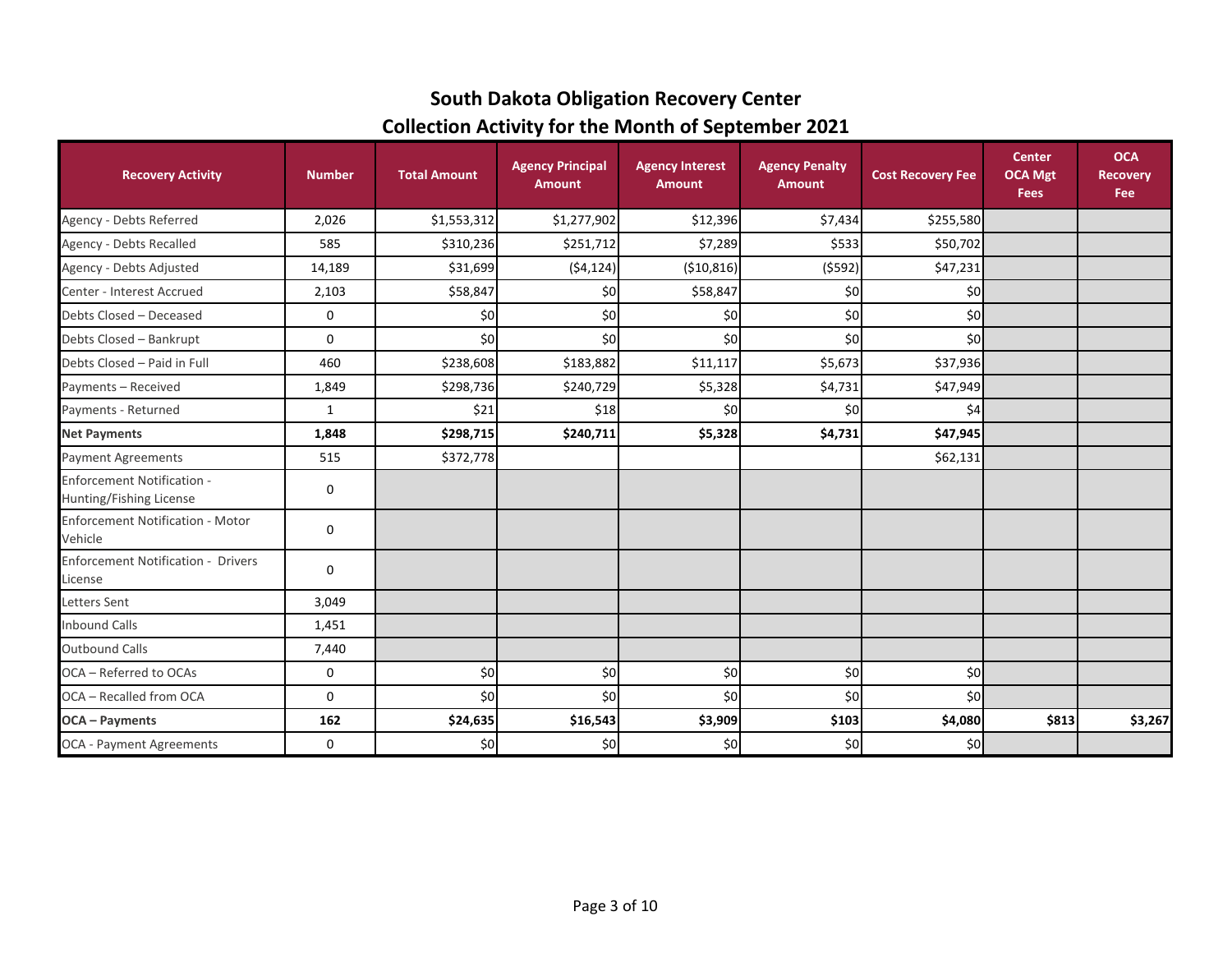# **South Dakota Obligation Recovery Center Collection Activity for the Month of October 2021**

| <b>Recovery Activity</b>                                     | <b>Number</b> | <b>Total Amount</b> | <b>Agency Principal</b><br><b>Amount</b> | <b>Agency Interest</b><br><b>Amount</b> | <b>Agency Penalty</b><br><b>Amount</b> | <b>Cost Recovery Fee</b> | <b>Center</b><br><b>OCA Mgt</b><br><b>Fees</b> | <b>OCA</b><br><b>Recovery</b><br>Fee |
|--------------------------------------------------------------|---------------|---------------------|------------------------------------------|-----------------------------------------|----------------------------------------|--------------------------|------------------------------------------------|--------------------------------------|
| Agency - Debts Referred                                      | 2,424         | \$1,775,201         | \$1,445,875                              | \$26,813                                | \$13,338                               | \$289,175                |                                                |                                      |
| <b>Agency - Debts Recalled</b>                               | 780           | \$641,893           | \$534,828                                | \$0                                     | \$100                                  | \$106,966                |                                                |                                      |
| Agency - Debts Adjusted                                      | 1,001         | ( \$30, 743)        | (51, 773)                                | \$0                                     | \$0                                    | ( \$28,970]              |                                                |                                      |
| Center - Interest Accrued                                    | 2,116         | \$56,740            | \$0                                      | \$56,740                                | \$0                                    | \$0                      |                                                |                                      |
| Debts Closed - Deceased                                      | 0             | \$0                 | \$0                                      | \$0                                     | \$0                                    | \$0                      |                                                |                                      |
| Debts Closed - Bankrupt                                      | 0             | \$0                 | \$0                                      | \$0                                     | \$0                                    | \$0                      |                                                |                                      |
| Debts Closed - Paid in Full                                  | 423           | \$177,740           | \$140,662                                | \$6,042                                 | \$2,645                                | \$28,391                 |                                                |                                      |
| Payments - Received                                          | 1,650         | \$216,328           | \$174,757                                | \$4,536                                 | \$1,999                                | \$35,036                 |                                                |                                      |
| Payments - Returned                                          | $\mathbf{1}$  | \$827               | \$689                                    | \$0                                     | \$0                                    | \$138                    |                                                |                                      |
| <b>Net Payments</b>                                          | 1,649         | \$215,500           | \$174,068                                | \$4,536                                 | \$1,999                                | \$34,898                 |                                                |                                      |
| <b>Payment Agreements</b>                                    | 569           | \$337,943           |                                          |                                         |                                        | \$56,325                 |                                                |                                      |
| <b>Enforcement Notification -</b><br>Hunting/Fishing License | 0             |                     |                                          |                                         |                                        |                          |                                                |                                      |
| <b>Enforcement Notification - Motor</b><br>Vehicle           | 0             |                     |                                          |                                         |                                        |                          |                                                |                                      |
| <b>Enforcement Notification - Drivers</b><br>License         | 0             |                     |                                          |                                         |                                        |                          |                                                |                                      |
| Letters Sent                                                 | 13,636        |                     |                                          |                                         |                                        |                          |                                                |                                      |
| <b>Inbound Calls</b>                                         | 1,270         |                     |                                          |                                         |                                        |                          |                                                |                                      |
| <b>Outbound Calls</b>                                        | 9,353         |                     |                                          |                                         |                                        |                          |                                                |                                      |
| OCA - Referred to OCAs                                       | 0             | \$0                 | \$0                                      | \$0                                     | \$0                                    | \$0]                     |                                                |                                      |
| OCA - Recalled from OCA                                      | 0             | \$0                 | \$0                                      | \$0                                     | \$0                                    | \$0                      |                                                |                                      |
| <b>OCA</b> - Payments                                        | 239           | \$30,652            | \$24,155                                 | \$1,115                                 | \$275                                  | \$5,107                  | \$865                                          | \$4,242                              |
| <b>OCA - Payment Agreements</b>                              | 0             | \$0                 | \$0                                      | \$0                                     | \$0                                    | \$0]                     |                                                |                                      |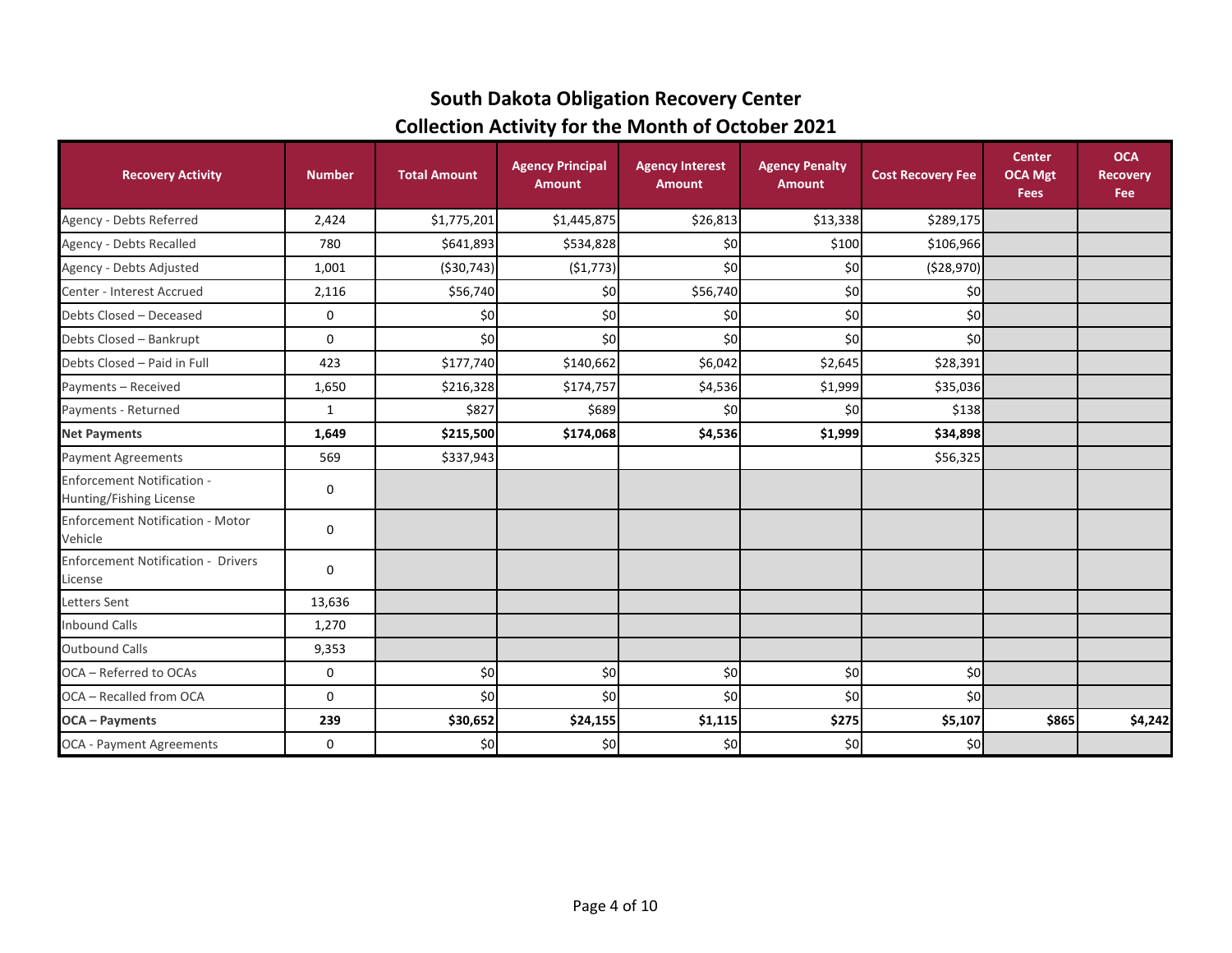# **South Dakota Obligation Recovery Center Collection Activity for the Month of November 2021**

| <b>Recovery Activity</b>                                     | <b>Number</b> | <b>Total Amount</b> | <b>Agency Principal</b><br><b>Amount</b> | <b>Agency Interest</b><br><b>Amount</b> | <b>Agency Penalty</b><br><b>Amount</b> | <b>Cost Recovery Fee</b> | <b>Center</b><br><b>OCA Mgt</b><br><b>Fees</b> | <b>OCA</b><br><b>Recovery</b><br><b>Fee</b> |
|--------------------------------------------------------------|---------------|---------------------|------------------------------------------|-----------------------------------------|----------------------------------------|--------------------------|------------------------------------------------|---------------------------------------------|
| Agency - Debts Referred                                      | 3,003         | \$3,038,155         | \$2,474,938                              | \$36,703                                | \$31,527                               | $$494,988$ \$            |                                                |                                             |
| Agency - Debts Recalled                                      | 195           | \$134,029           | \$108,964                                | \$2,390                                 | \$805                                  | $$21,870$ \$             |                                                |                                             |
| Agency - Debts Adjusted                                      | 2,579         | \$190,022           | (52,818)                                 | ( \$87)                                 | ( \$100)                               | \$193,027                | $\zeta$                                        |                                             |
| Center - Interest Accrued                                    | 2,128         | \$59,641            | \$0                                      | \$59,641                                | \$0                                    | \$0                      | \$                                             |                                             |
| Debts Closed - Deceased                                      | $\mathbf{1}$  | \$300               | \$250                                    | \$0                                     | \$0                                    | \$50                     | \$                                             |                                             |
| Debts Closed - Bankrupt                                      | $\mathbf{1}$  | \$4,301             | \$3,378                                  | \$0                                     | \$207                                  | \$717                    | \$                                             |                                             |
| Debts Closed - Paid in Full                                  | 480           | \$188,334           | \$146,865                                | \$6,947                                 | \$4,650                                | \$29,873                 | $\zeta$                                        |                                             |
| Payments - Received                                          | 1,697         | \$249,964           | \$201,118                                | \$5,359                                 | \$3,181                                | \$40,307                 | \$                                             |                                             |
| Payments - Returned                                          | $\mathbf{1}$  | \$50                | \$42                                     | \$0                                     | \$0                                    | \$8                      | \$                                             |                                             |
| <b>Net Payments</b>                                          | 1,696         | \$249,914           | \$201,076                                | \$5,359                                 | \$3,181                                | \$40,298                 | $\zeta$                                        |                                             |
| <b>Payment Agreements</b>                                    | 610           | \$378,796           |                                          |                                         |                                        | \$63,134                 |                                                |                                             |
| <b>Enforcement Notification -</b><br>Hunting/Fishing License | 0             |                     |                                          |                                         |                                        |                          |                                                |                                             |
| <b>Enforcement Notification - Motor</b><br>Vehicle           | 0             |                     |                                          |                                         |                                        |                          |                                                |                                             |
| <b>Enforcement Notification - Drivers</b><br>License         | 0             |                     |                                          |                                         |                                        |                          |                                                |                                             |
| Letters Sent                                                 | 5,794         |                     |                                          |                                         |                                        |                          |                                                |                                             |
| <b>Inbound Calls</b>                                         | 1,543         |                     |                                          |                                         |                                        |                          |                                                |                                             |
| <b>Outbound Calls</b>                                        | 10,144        |                     |                                          |                                         |                                        |                          |                                                |                                             |
| OCA - Referred to OCAs                                       | 0             | \$0                 | \$0                                      | \$0                                     | \$0                                    | \$0                      |                                                |                                             |
| OCA - Recalled from OCA                                      | 0             | \$0                 | \$0                                      | \$0                                     | \$0                                    | \$0                      |                                                |                                             |
| <b>OCA</b> - Payments                                        | 315           | \$48,788            | \$38,607                                 | \$796                                   | \$1,258                                | \$8,128                  | \$1,313                                        | \$6,815                                     |
| OCA - Payment Agreements                                     | 0             | \$0                 | \$0                                      | \$0                                     | \$0                                    | \$0                      |                                                |                                             |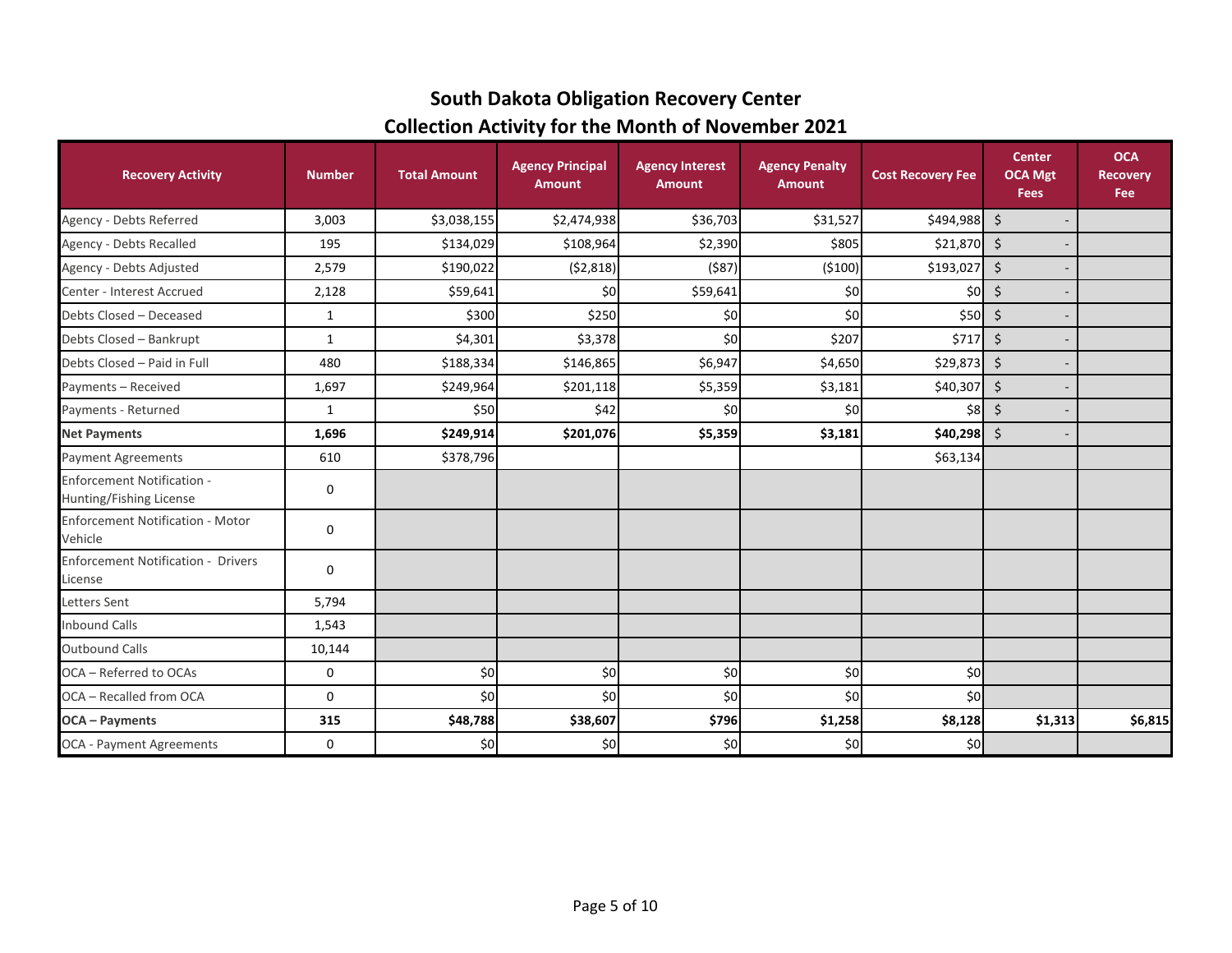# **South Dakota Obligation Recovery Center Collection Activity for the Month of December 2021**

| <b>Recovery Activity</b>                                     | <b>Number</b>  | <b>Total Amount</b> | <b>Agency Principal</b><br><b>Amount</b> | <b>Agency Interest</b><br><b>Amount</b> | <b>Agency Penalty</b><br><b>Amount</b> | <b>Cost Recovery Fee</b> | <b>Center</b><br><b>OCA Mgt</b><br><b>Fees</b> | <b>OCA</b><br><b>Recovery</b><br>Fee |
|--------------------------------------------------------------|----------------|---------------------|------------------------------------------|-----------------------------------------|----------------------------------------|--------------------------|------------------------------------------------|--------------------------------------|
| Agency - Debts Referred                                      | 2,013          | \$1,936,086         | \$1,556,726                              | \$51,965                                | \$16,050                               | \$311,345                | $\zeta$                                        | \$                                   |
| Agency - Debts Recalled                                      | 39             | \$55,858            | \$45,052                                 | \$1,035                                 | \$705                                  | \$9,065                  | \$                                             | \$<br>$\sim$                         |
| Agency - Debts Adjusted                                      | 769            | (55, 323)           | \$2,463                                  | \$0                                     | ( \$131)                               | (57, 655)                | \$                                             | \$<br>$\sim$                         |
| Center - Interest Accrued                                    | 2,131          | \$58,392            | \$0                                      | \$58,392                                | \$0                                    | \$0]                     | \$                                             | $\zeta$<br>$\sim$                    |
| Debts Closed - Deceased                                      | 0              | \$0                 | \$0                                      | \$0                                     | \$0                                    | \$0]                     | \$                                             | \$<br>$\sim$                         |
| Debts Closed - Bankrupt                                      | 0              | \$0                 | \$0                                      | \$0                                     | \$0                                    | \$0 <sub>l</sub>         | \$                                             | \$<br>$\sim$                         |
| Debts Closed - Paid in Full                                  | 428            | \$220,517           | \$172,239                                | \$8,524                                 | \$4,940                                | \$34,815                 | \$                                             | $\zeta$<br>$\overline{\phantom{a}}$  |
| Payments - Received                                          | 1,609          | \$248,133           | \$196,027                                | \$8,881                                 | \$3,956                                | \$39,270                 | \$                                             | $\zeta$<br>$\sim$                    |
| Payments - Returned                                          | $\overline{2}$ | \$200               | \$167                                    | \$0                                     | \$0                                    | \$331                    | \$                                             | \$<br>$\sim$                         |
| <b>Net Payments</b>                                          | 1,607          | \$247,933           | \$195,860                                | \$8,881                                 | \$3,956                                | \$39,236                 | \$                                             | \$                                   |
| <b>Payment Agreements</b>                                    | 586            | \$397,225           |                                          |                                         |                                        | \$66,205                 |                                                |                                      |
| <b>Enforcement Notification -</b><br>Hunting/Fishing License | 0              |                     |                                          |                                         |                                        |                          |                                                |                                      |
| <b>Enforcement Notification - Motor</b><br>Vehicle           | 0              |                     |                                          |                                         |                                        |                          |                                                |                                      |
| <b>Enforcement Notification - Drivers</b><br>License         | 0              |                     |                                          |                                         |                                        |                          |                                                |                                      |
| Letters Sent                                                 | 3,051          |                     |                                          |                                         |                                        |                          |                                                |                                      |
| <b>Inbound Calls</b>                                         | 741            |                     |                                          |                                         |                                        |                          |                                                |                                      |
| <b>Outbound Calls</b>                                        | 3,710          |                     |                                          |                                         |                                        |                          |                                                |                                      |
| OCA - Referred to OCAs                                       | 0              | \$0                 | \$0                                      | \$0                                     | \$0                                    | \$0                      | \$0                                            | \$0                                  |
| OCA - Recalled from OCA                                      | 0              | \$0                 | \$0                                      | \$0                                     | \$0                                    | \$0                      | \$0                                            | \$0                                  |
| <b>OCA</b> - Payments                                        | 287            | \$49,478            | \$39,355                                 | \$1,461                                 | \$430                                  | \$8,231                  | \$1,301                                        | \$6,931                              |
| <b>OCA - Payment Agreements</b>                              | 0              | \$0                 | \$0                                      | \$0                                     | \$0                                    | \$0]                     | \$0                                            | \$0                                  |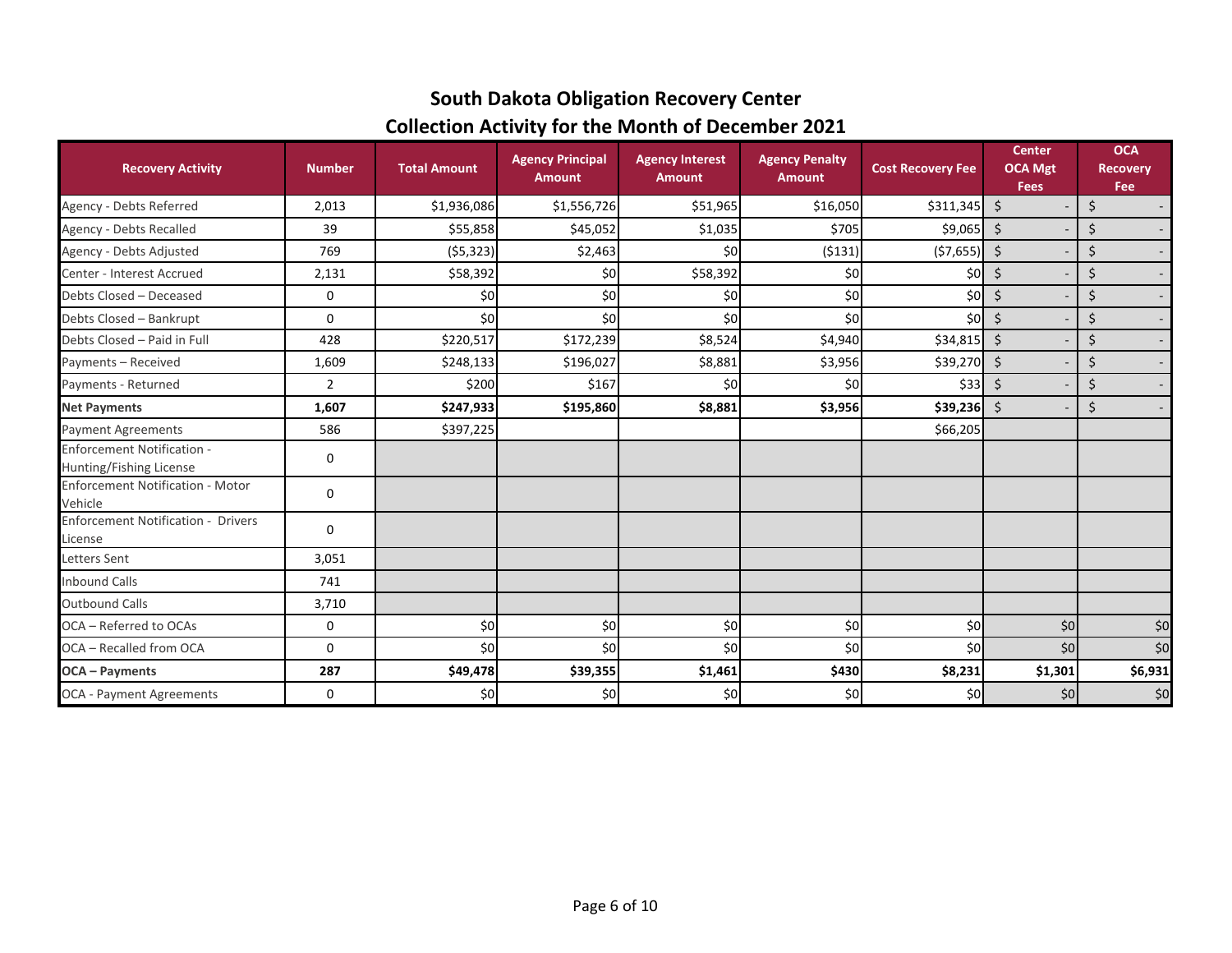# **South Dakota Obligation Recovery Center Collection Activity for the Month of January 2022**

| <b>Recovery Activity</b>                                     | <b>Number</b> | <b>Total Amount</b> | <b>Agency Principal</b><br><b>Amount</b> | <b>Agency Interest</b><br><b>Amount</b> | <b>Agency Penalty</b><br><b>Amount</b> | <b>Cost Recovery Fee</b> | <b>Center</b><br><b>OCA Mgt</b><br><b>Fees</b> | <b>OCA</b><br><b>Recovery</b><br>Fee |
|--------------------------------------------------------------|---------------|---------------------|------------------------------------------|-----------------------------------------|----------------------------------------|--------------------------|------------------------------------------------|--------------------------------------|
| Agency - Debts Referred                                      | 2,463         | \$1,544,047         | \$1,257,006                              | \$24,201                                | \$11,439                               | \$251,401                |                                                |                                      |
| Agency - Debts Recalled                                      | 63            | \$98,928            | \$80,758                                 | \$1,376                                 | \$612                                  | \$16,182                 |                                                |                                      |
| Agency - Debts Adjusted                                      | 1,085         | \$48,186            | ( \$8,793)                               | \$9                                     | \$79                                   | \$56,892                 |                                                |                                      |
| Center - Interest Accrued                                    | 0             | \$0                 | \$0                                      | \$0                                     | \$0                                    | \$0                      |                                                |                                      |
| Debts Closed - Deceased                                      | 0             | \$0                 | \$0                                      | \$0                                     | \$0                                    | \$0                      |                                                |                                      |
| Debts Closed - Bankrupt                                      | 0             | \$0                 | \$0                                      | \$0                                     | \$0                                    | \$0                      |                                                |                                      |
| Debts Closed - Paid in Full                                  | 401           | \$197,622           | \$159,495                                | \$1,130                                 | \$4,798                                | \$32,199                 |                                                |                                      |
| Payments - Received                                          | 1,472         | \$214,545           | \$172,907                                | \$3,540                                 | \$3,508                                | \$34,590                 |                                                |                                      |
| Payments - Returned                                          | 0             | \$0                 | \$0                                      | \$0                                     | \$0                                    | \$0                      |                                                |                                      |
| <b>Net Payments</b>                                          | 1,472         | \$214,545           | \$172,907                                | \$3,540                                 | \$3,508                                | \$34,590                 |                                                |                                      |
| <b>Payment Agreements</b>                                    | 565           | \$354,192           |                                          |                                         |                                        | \$59,033                 |                                                |                                      |
| <b>Enforcement Notification -</b><br>Hunting/Fishing License | 0             |                     |                                          |                                         |                                        |                          |                                                |                                      |
| <b>Enforcement Notification - Motor</b><br>Vehicle           | 0             |                     |                                          |                                         |                                        |                          |                                                |                                      |
| <b>Enforcement Notification - Drivers</b><br>License         | 0             |                     |                                          |                                         |                                        |                          |                                                |                                      |
| Letters Sent                                                 | 3,791         |                     |                                          |                                         |                                        |                          |                                                |                                      |
| <b>Inbound Calls</b>                                         | 1,602         |                     |                                          |                                         |                                        |                          |                                                |                                      |
| <b>Outbound Calls</b>                                        | 10,025        |                     |                                          |                                         |                                        |                          |                                                |                                      |
| OCA - Referred to OCAs                                       | 0             | \$0                 | \$0                                      | \$0                                     | \$0                                    | \$0                      |                                                |                                      |
| OCA - Recalled from OCA                                      | 0             | \$0                 | \$0                                      | \$0                                     | \$0                                    | \$0                      |                                                |                                      |
| <b>OCA</b> - Payments                                        | 263           | \$42,412            | \$34,505                                 | \$312                                   | \$526                                  | \$7,069                  | \$1,138                                        | \$5,931                              |
| OCA - Payment Agreements                                     | 0             | \$0                 | \$0                                      | \$0                                     | \$0                                    | \$0                      |                                                |                                      |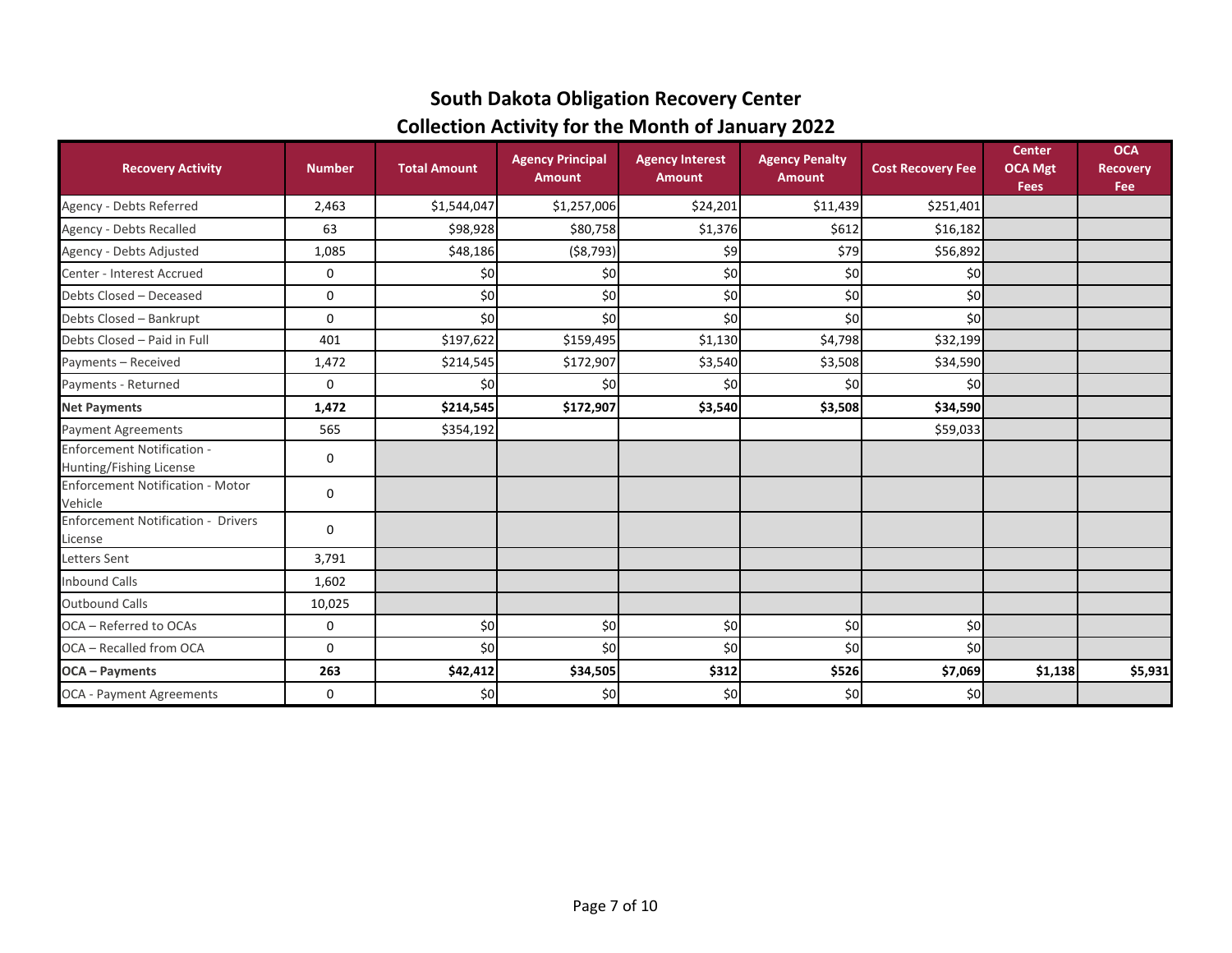# **South Dakota Obligation Recovery Center Collection Activity for the Month of February 2022**

| <b>Recovery Activity</b>                                     | <b>Number</b> | <b>Total Amount</b> | <b>Agency Principal</b><br><b>Amount</b> | <b>Agency Interest</b><br><b>Amount</b> | <b>Agency Penalty</b><br><b>Amount</b> | <b>Cost Recovery Fee</b> | <b>Center</b><br><b>OCA Mgt</b><br><b>Fees</b> | <b>OCA</b><br><b>Recovery</b><br>Fee     |
|--------------------------------------------------------------|---------------|---------------------|------------------------------------------|-----------------------------------------|----------------------------------------|--------------------------|------------------------------------------------|------------------------------------------|
| Agency - Debts Referred                                      | 2,184         | \$1,639,638         | \$1,343,590                              | \$14,285                                | \$13,045                               | \$268,718                | $\ddot{\mathsf{S}}$                            | \$<br>$\sim$                             |
| Agency - Debts Recalled                                      | 16            | \$27,443            | \$21,974                                 | \$0                                     | \$1,075                                | \$4,395                  | \$                                             | \$<br>$\sim$                             |
| Agency - Debts Adjusted                                      | 886           | ( \$32, 540)        | ( \$25,052)                              | ( \$3,645)                              | (5194)                                 | ( \$3,648)               | \$                                             | \$<br>$\sim$                             |
| Center - Interest Accrued                                    | 2,166         | \$49,052            | \$0                                      | \$49,052                                | \$0                                    | \$0                      | \$                                             | \$<br>$\sim$                             |
| Debts Closed - Deceased                                      | 14            | \$4,808             | \$3,957                                  | \$0                                     | \$60                                   | \$791                    | \$                                             | \$<br>$\sim$                             |
| Debts Closed - Bankrupt                                      | 0             | \$0                 | \$0                                      | \$0                                     | \$0                                    | \$0 <sub>l</sub>         | \$                                             | $\boldsymbol{\dot{\varsigma}}$<br>$\sim$ |
| Debts Closed - Paid in Full                                  | 489           | \$213,198           | \$171,515                                | \$2,994                                 | \$3,930                                | \$34,759                 | \$                                             | \$<br>$\overline{\phantom{a}}$           |
| Payments - Received                                          | 1,542         | \$224,022           | \$181,258                                | \$3,705                                 | \$2,605                                | \$36,453                 | $\zeta$                                        | \$<br>$\overline{\phantom{a}}$           |
| Payments - Returned                                          | 0             | \$0                 | \$0                                      | \$0                                     | \$0                                    | \$0                      | \$                                             | \$<br>$\sim$                             |
| <b>Net Payments</b>                                          | 1,542         | \$224,022           | \$181,258                                | \$3,705                                 | \$2,605                                | \$36,453                 | $\zeta$                                        | \$<br>$\sim$                             |
| <b>Payment Agreements</b>                                    | 575           | \$353,600           |                                          |                                         |                                        | \$58,935                 |                                                |                                          |
| <b>Enforcement Notification -</b><br>Hunting/Fishing License | 0             |                     |                                          |                                         |                                        |                          |                                                |                                          |
| <b>Enforcement Notification - Motor</b><br>Vehicle           | 0             |                     |                                          |                                         |                                        |                          |                                                |                                          |
| <b>Enforcement Notification - Drivers</b><br>License         | 0             |                     |                                          |                                         |                                        |                          |                                                |                                          |
| Letters Sent                                                 | 3,811         |                     |                                          |                                         |                                        |                          |                                                |                                          |
| <b>Inbound Calls</b>                                         | 1,798         |                     |                                          |                                         |                                        |                          |                                                |                                          |
| <b>Outbound Calls</b>                                        | 9,169         |                     |                                          |                                         |                                        |                          |                                                |                                          |
| OCA - Referred to OCAs                                       | 0             | \$0                 | \$0                                      | \$0                                     | \$0                                    | \$0]                     | \$0                                            | \$0                                      |
| OCA - Recalled from OCA                                      | 0             | \$0                 | \$0                                      | \$0                                     | \$0                                    | \$0                      | \$0                                            | \$0                                      |
| OCA - Payments                                               | 247           | \$34,973            | \$27,446                                 | \$1,003                                 | \$729                                  | \$5,795                  | \$917                                          | \$4,878                                  |
| OCA - Payment Agreements                                     | 0             | \$0                 | \$0                                      | \$0                                     | \$0                                    | \$0]                     | \$0                                            | \$0                                      |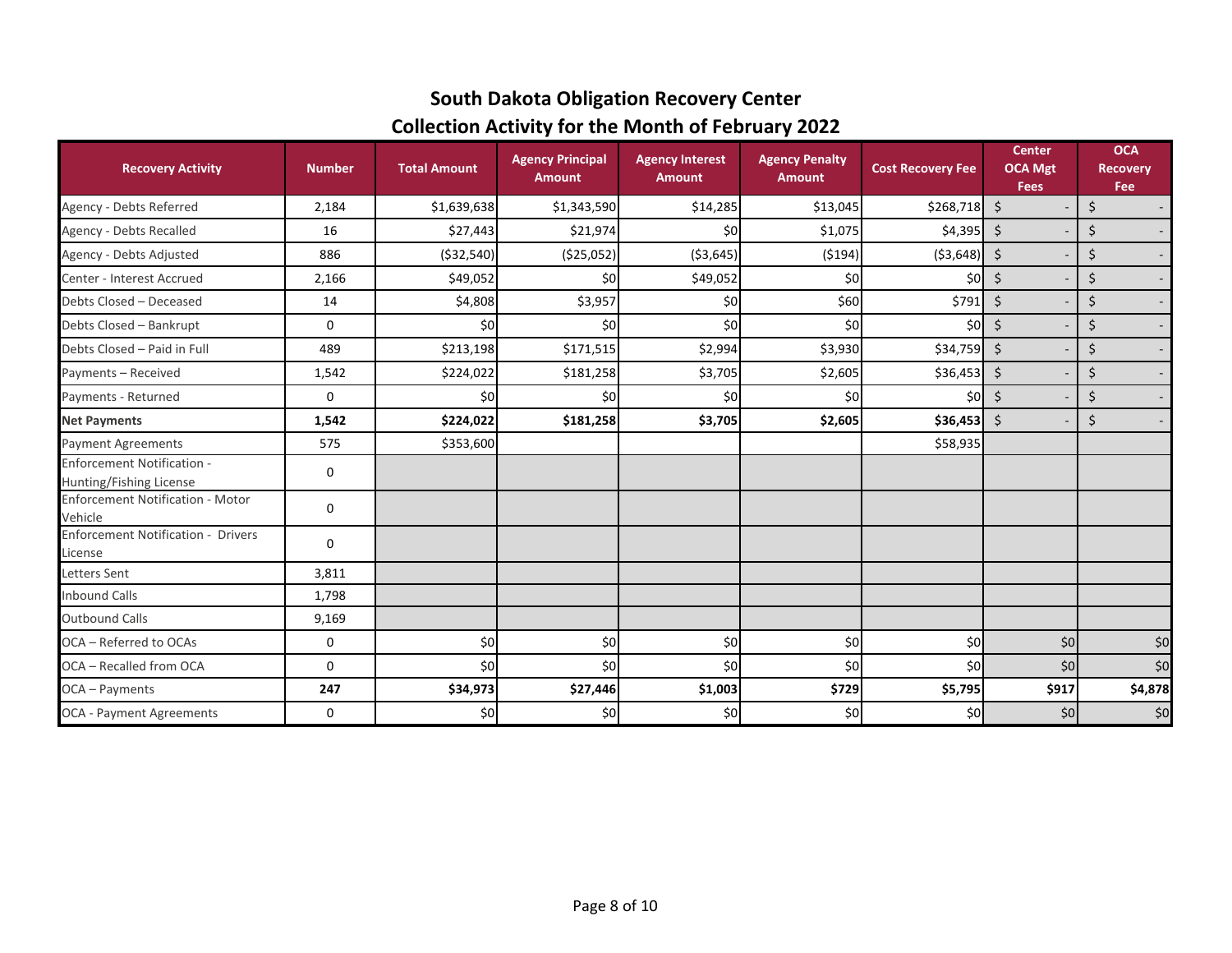# **South Dakota Obligation Recovery Center Collection Activity for the Month of March 2022**

| <b>Recovery Activity</b>                                     | <b>Number</b> | <b>Total Amount</b> | <b>Agency Principal</b><br><b>Amount</b> | <b>Agency Interest</b><br><b>Amount</b> | <b>Agency Penalty</b><br><b>Amount</b> | <b>Cost Recovery Fee</b> | <b>Center</b><br><b>OCA Mgt</b><br><b>Fees</b> | <b>OCA</b><br><b>Recovery</b><br>Fee |
|--------------------------------------------------------------|---------------|---------------------|------------------------------------------|-----------------------------------------|----------------------------------------|--------------------------|------------------------------------------------|--------------------------------------|
| Agency - Debts Referred                                      | 2,307         | \$1,933,627         | \$1,573,234                              | \$15,609                                | \$30,137                               | \$314,647                | $\zeta$                                        | \$<br>$\sim$                         |
| Agency - Debts Recalled                                      | 86            | \$144,105           | \$112,380                                | \$8,231                                 | \$680                                  | \$22,815                 | \$                                             | \$<br>$\sim$                         |
| Agency - Debts Adjusted                                      | 883           | (52,526)            | (51, 169)                                | (52, 145)                               | \$222                                  | \$566                    | \$                                             | $\boldsymbol{\zeta}$<br>$\sim$       |
| Center - Interest Accrued                                    | 2,186         | \$56,223            | \$0                                      | \$56,223                                | \$0                                    | \$0                      | \$                                             | \$<br>$\sim$                         |
| Debts Closed - Deceased                                      | $\mathbf{1}$  | \$278               | \$232                                    | \$0                                     | \$0                                    | \$46                     | \$                                             | \$<br>$\sim$                         |
| Debts Closed - Bankrupt                                      | 1             | \$711               | \$478                                    | \$67                                    | \$70                                   | \$96                     | \$                                             | \$<br>$\sim$                         |
| Debts Closed - Paid in Full                                  | 644           | \$316,050           | \$251,147                                | \$7,414                                 | \$6,865                                | \$50,623                 | \$                                             | \$                                   |
| Payments - Received                                          | 1,827         | \$349,603           | \$281,226                                | \$5,565                                 | \$6,259                                | \$56,554                 | $\zeta$                                        | \$                                   |
| Payments - Returned                                          | 4             | \$300               | \$250                                    | \$0                                     | \$0                                    | \$50                     | \$                                             | \$                                   |
| <b>Net Payments</b>                                          | 1,823         | \$349,303           | \$280,976                                | \$5,565                                 | \$6,259                                | \$56,504                 | \$                                             | \$                                   |
| <b>Payment Agreements</b>                                    | 738           | \$557,681           |                                          |                                         |                                        | \$92,949                 |                                                |                                      |
| <b>Enforcement Notification -</b><br>Hunting/Fishing License | 0             |                     |                                          |                                         |                                        |                          |                                                |                                      |
| <b>Enforcement Notification - Motor</b><br>Vehicle           | 0             |                     |                                          |                                         |                                        |                          |                                                |                                      |
| <b>Enforcement Notification - Drivers</b><br>License         | 0             |                     |                                          |                                         |                                        |                          |                                                |                                      |
| Letters Sent                                                 | 4,356         |                     |                                          |                                         |                                        |                          |                                                |                                      |
| <b>Inbound Calls</b>                                         | 1,978         |                     |                                          |                                         |                                        |                          |                                                |                                      |
| <b>Outbound Calls</b>                                        | 9,971         |                     |                                          |                                         |                                        |                          |                                                |                                      |
| OCA - Referred to OCAs                                       | 0             | \$0                 | \$0                                      | \$0                                     | \$0                                    | \$0                      | \$0                                            | \$0                                  |
| OCA - Recalled from OCA                                      | 0             | \$0                 | \$0                                      | \$0                                     | \$0                                    | \$0                      | \$0                                            | \$0                                  |
| <b>OCA</b> - Payments                                        | 250           | \$38,195            | \$30,881                                 | \$425                                   | \$529                                  | \$6,360                  | \$995                                          | \$5,365                              |
| OCA - Payment Agreements                                     | 0             | \$0                 | \$0                                      | \$0                                     | \$0                                    | \$0                      | \$0                                            | \$0                                  |